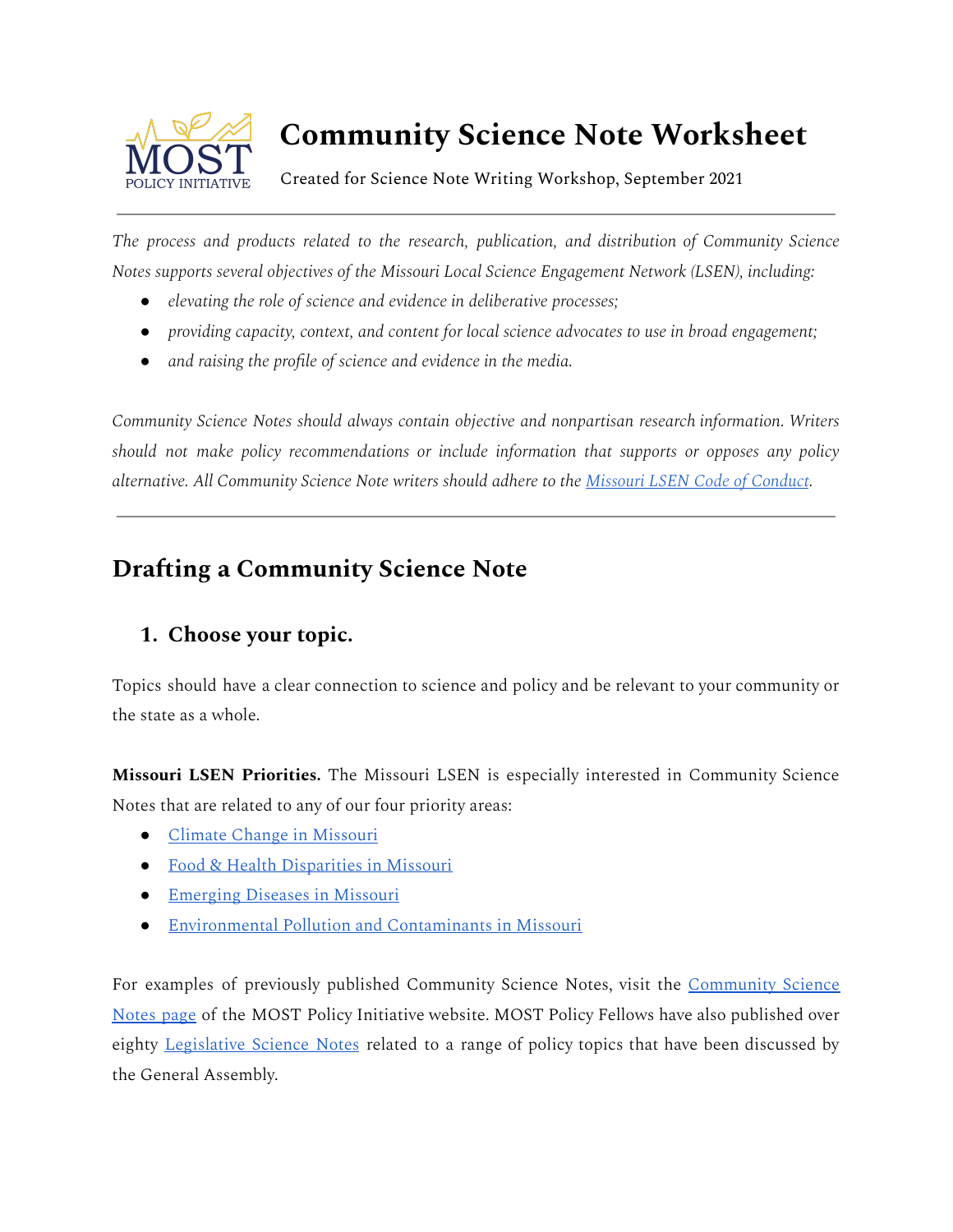**Consider public comment periods and upcoming board/commission meetings.** The [Missouri](https://www.sos.mo.gov/adrules/moreg/moreg.asp) [Register](https://www.sos.mo.gov/adrules/moreg/moreg.asp) can be used to identify proposed rules with open public comment periods. Missouri maintains a [searchable record](https://www.mo.gov/meetings/) of upcoming open meetings across the state.

#### **2. Research the topic.**

**Use appropriate resources,** which include peer-reviewed research and review articles, data/reports from state or local agencies, and policy briefs from nonpartisan groups. We recommend finding resources using Google [Scholar](https://scholar.google.com/) or other academic search engines (often accessed through a university). The search will likely not be exhaustive, but best judgement should be used to select relevant papers that cover a broad range of information that may be useful to policymakers.

**Consider the policy implications and tradeoffs.** Is there research about the economic, environmental, health and/or social consequences of a policy or program? Does a problem or policy disproportionately impact specific populations based on ability, geography, income, race, gender, etc.?

#### **3. Write the Science Note.**

**Know your audience.** Community Science Notes can be shared with state and local policymakers from various political backgrounds and roles in government. Readers should not need scientific expertise in order to understand the content.

**Summarize the legislative background**. Briefly summarize proposed legislation and similar legislation passed or introduced in other states. Reference legislation directly, rather than news articles discussing legislation.

**Summarize the research**. Select 3-4 primary results that would be relevant to policymakers, and briefly summarize each (including in-text citations).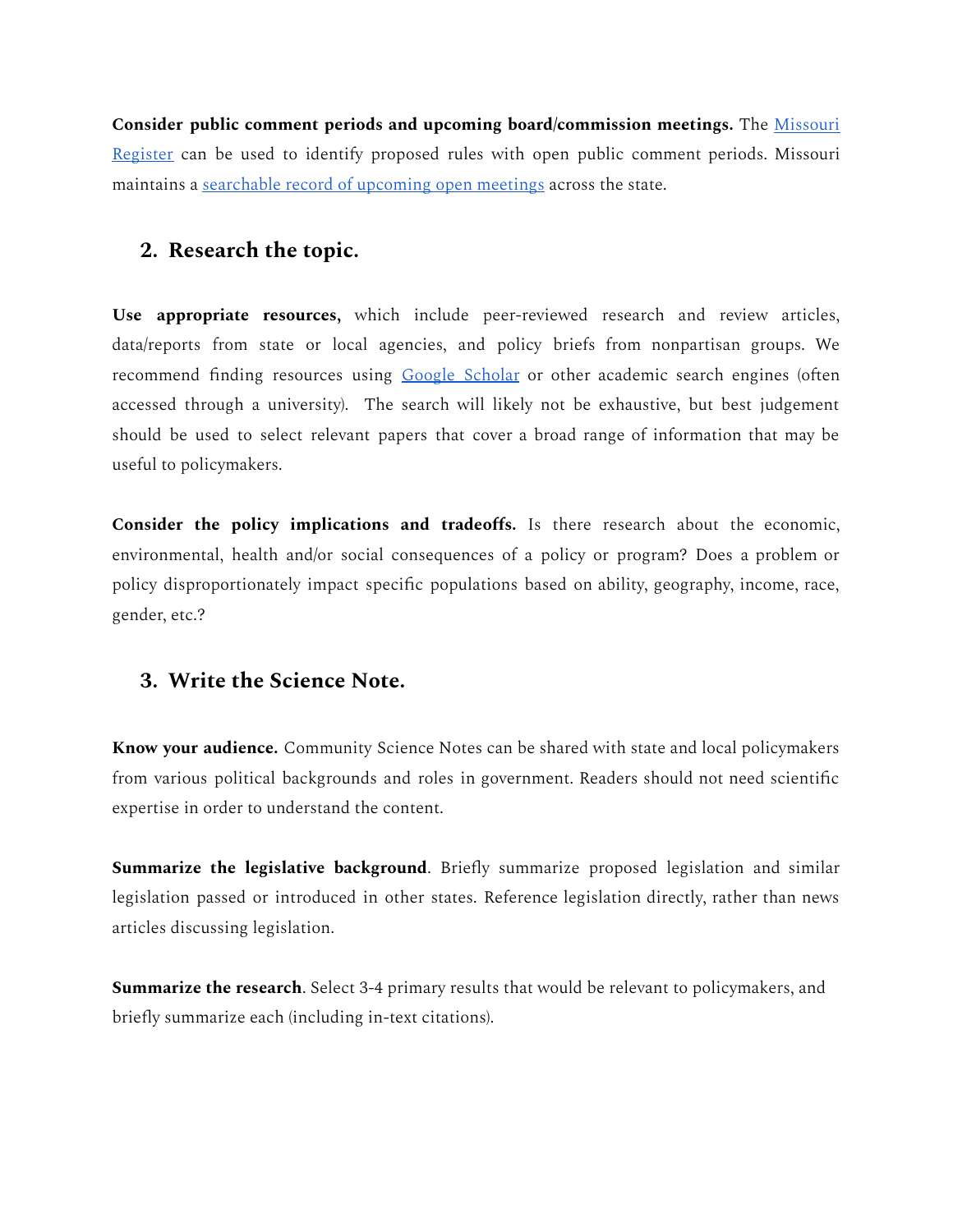**Identify research highlights (3-5 bullet points) and limitations (1-3 bullet points)**. Select the overarching points from the literature review and list as bullet points directly following the legislative summary. Highlights should be a responsible representation of the literature and may stand alone. Do not include in-text citations in highlights. Limitations should represent any scientific disagreements or gaps in knowledge associated with the current state-of-knowledge in relevant literature

**Write Executive Summary (1 paragraph).** Although this is the first section of the completed Community Science Note, this is often easiest to write last. The summary should briefly frame the problem and briefly summarize the proposed legislation or rule change.

### **4. Format the Science Note**

**Sections.** Each Community Science Note should contain the following sections in the following order:

- *● First Page*
	- Executive Summary
	- Highlights
	- Limitations
	- Disclaimer (as footnote): "This community science note was prepared by the Missouri Local Science Engagement Network (LSEN), a partnership between MOST Policy Initiative and the American Association for the Advancement of Science (AAAS) aimed to elevate science in policy conversations in Missouri. For more information, contact {AUTHOR NAME} - {EMAIL} or MOST Policy Initiative- [info@mostpolicyinitiative.org](mailto:info@mostpolicyinitiative.org). This was prepared on {DATE}."
- Research Background
- References
	- <u>[APA](https://owl.purdue.edu/owl/research_and_citation/apa_style/apa_formatting_and_style_guide/general_format.html)</u> Style for bibliography list
	- $\circ$  In-text citations should be included as superscript numbers after the period of the sentence.
	- Include in-text hyperlinks where possible.

#### **Formatting Details.**